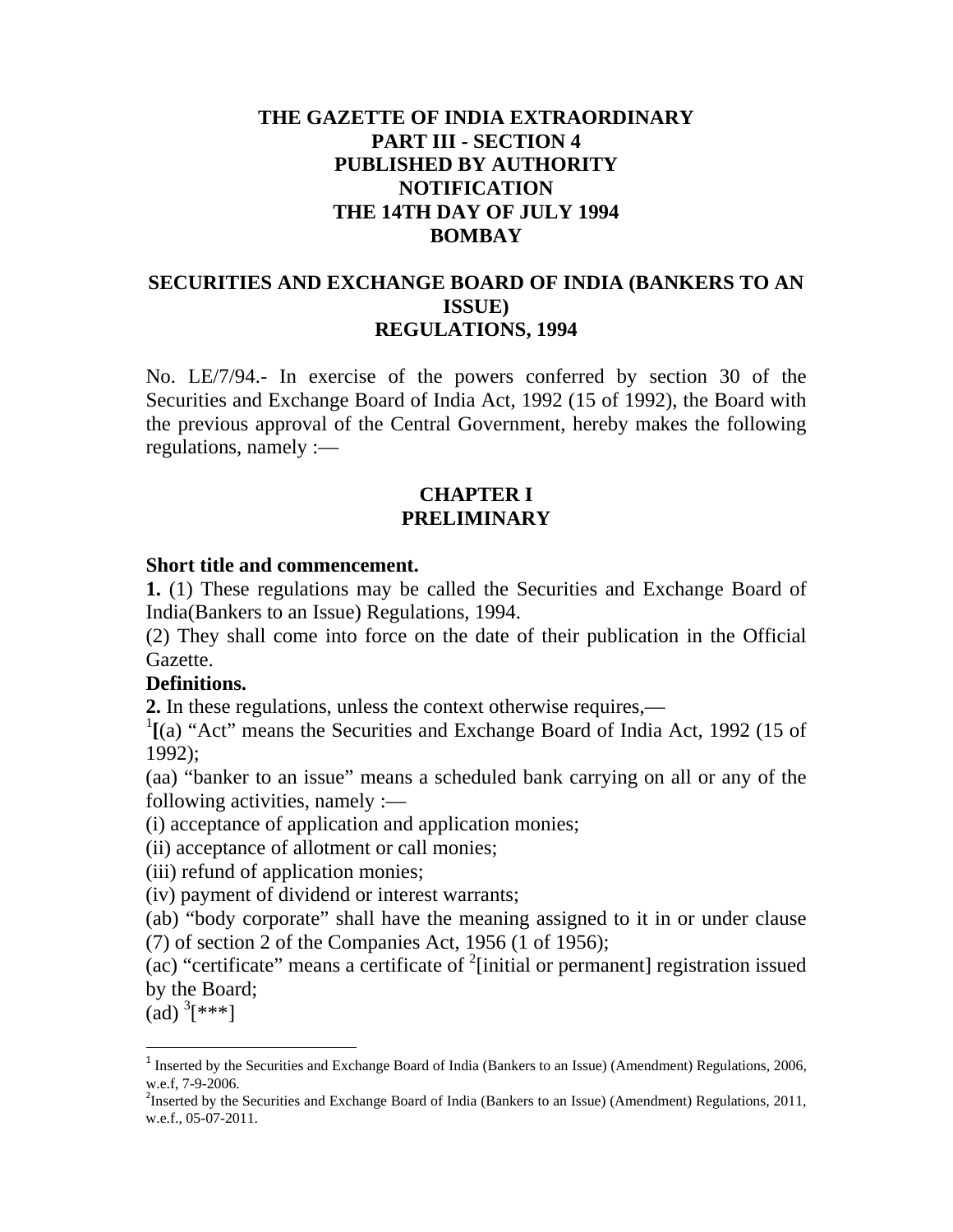(ae) "change in control", in relation to a banker to an issue being a body corporate, means :—

(i) if its shares are listed on any recognised stock exchange, change in control within the meaning of regulation 12 of the Securities and Exchange Board of India (Substantial Acquisition of Shares and Takeovers) Regulations, 1997;

(ii) in any other case, change in the controlling interest in the body corporate. Explanation.—For the purpose of sub-clause (ii), the expression "controlling interest" means an interest, whether direct or indirect, to the extent of at least fifty-one per cent of voting rights in the body corporate;**]** 

**4 [\*\*\*]** 

(b) "form" means a form specified in Schedule I;

(c) "inspecting authority" means one or more persons appointed by the Reserve Bank of India to exercise powers conferred under Chapter IV;

 $5$ [(ca) "issue" means an offer of sale or purchase of securities by any body corporate or by any other person or group of persons on his or its or their behalf, as the case may be, to or from the public, or the holders of securities of such body corporate or person or group of persons;**]** 

(d) "Reserve Bank" means the Reserve Bank of India established under section 3 of the Reserve Bank of India Act, 1934;

**6 [**(e) "scheduled bank" means a bank included in the Second Schedule of the Reserve Bank of India Act, 1934 (2 of 1934);**]** 

(f) words and expressions used and not defined in these regulations but defined in the Act  $\left[7^{***}\right]$  shall have the meanings respectively assigned to them in the Act

**8 [**\*\*\***].** 

<sup>&</sup>lt;sup>3</sup>Omitted by Securities and Exchange Board of India (Change in conditions of Registration of Certain Intermediaries) (Amendment) Regulations, 2011. Prior to the omission clause (a) read as under: "(ad) change of status or constitution" in relation to a banker to an issue—

<sup>(</sup>i) means any change in its status or constitution of whatsoever nature; and

<sup>(</sup>ii) without prejudice to generality of sub-clause (i), includes—

<sup>(</sup>A) amalgamation, demerger, consolidation or any other kind of corporate restructuring falling within the scope of section 391 of the Companies Act, 1956 (1 of 1956) or the corresponding provision of any other law for the time being in force;

<sup>(</sup>B) change in its managing director or whole time director; and

<sup>(</sup>C) any change in control over the body corporate;

<sup>&</sup>lt;sup>4</sup> Clause (a) omitted by the Securities and Exchange Board of India (Procedure for Holding Enquiry by Enquiry Officer and Imposing Penalty) Regulations, 2002, w.e.f. 27-09-2002. Prior to the omission clause (a) read as under:

<sup>&</sup>quot;a. "enquiry officer" means any officer of the Board, or any other person, having experience in dealing with the problems relating to securities market, who is authorized by the Board under Chapter V;"

<sup>&</sup>lt;sup>5</sup>Inserted by the Securities and Exchange Board of India (Bankers to an Issue) (Amendment) Regulations, 2006, w.e.f, 7-9-2006.

<sup>&</sup>lt;sup>6</sup>Substituted by the Securities and Exchange Board of India (Bankers to an Issue) (Amendment) Regulations, 2006, w.e.f, 7-9-2006. Prior to its substitution, clause (e) read as under:

<sup>&#</sup>x27;(e) "rules" means Securities and Exchange Board of India (Bankers to an Issue) Rules, 1994;' <sup>7</sup>

<sup>&</sup>lt;sup>7</sup>Words "and the rules" were omitted by the Securities and Exchange Board of India (Bankers to an Issue) (Amendment) Regulations, 2006, w.e.f, 7-9-2006.

<sup>&</sup>lt;sup>8</sup>Words "or the rules, as the case may be" were omitted by the Securities and Exchange Board of India (Bankers to an Issue) (Amendment) Regulations, 2006, w.e.f, 7-9-2006.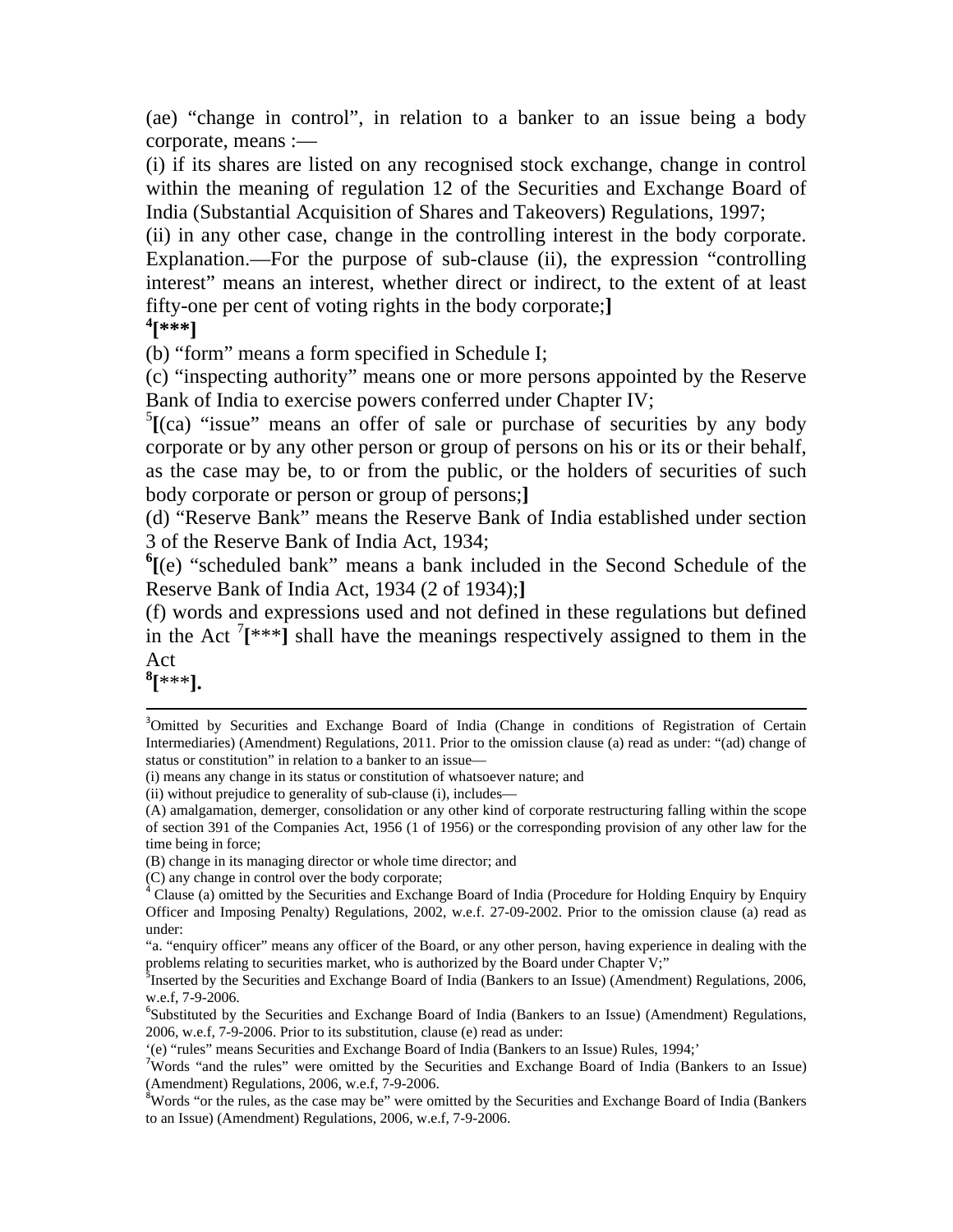#### **CHAPTER II REGISTRATION OF BANKERS TO AN ISSUE**

# **Application for grant of certificate 9 [of initial registration].**

**3.** (1) An application by scheduled bank for grant of a certificate <sup>10</sup>[of initial registration**]** as banker to an issue shall be made to the Board in Form A.

**11[**(1A) An application for registration made under sub-regulation (1) shall be accompanied by a non-refundable application fee as specified in Schedule II.**]**  (2) Notwithstanding anything contained in sub-regulation (1), any application made prior to coming into force of these regulations containing such particulars or as near thereto as mentioned in Form A shall be treated as an application made in pursuance of sub-regulation (1) and dealt with accordingly.

#### **Application to conform to the requirements.**

**4.** Subject to the provisions of sub-regulation (2) of regulation 3, any application, which is not complete in all respects and does not conform to the instructions specified in the form, shall be rejected: **Provided** that, before rejecting any such application, the applicant shall be given an opportunity to remove within the time specified such objections as may be indicated by the Board.

#### **Furnishing of information, clarification and personal representation.**

**5.** (1) The Board may require the applicant to furnish further information or clarification regarding matters relevant to the activity of a banker to an issue for the purposes of disposal of the application.

(2) The applicant officer shall, if so required appear before the Board for personal representation through an officer duly authorised in this regard by the applicant.

#### **Consideration of application.**

**6.** The Board shall take into account for considering the grant of a certificate, all matters which are relevant to the activities relating to banker to an issue and in particular whether the applicant fulfils the following requirements, namely :— (a) the applicant has the necessary infrastructure, communication and data processing facilities and manpower to effectively discharge its activities;

<sup>&</sup>lt;sup>9</sup> Inserted by the Securities and Exchange Board of India (Bankers to an Issue) (Amendment) Regulations, 2011, w.e.f.05-07-2011.

<sup>&</sup>lt;sup>10</sup> Inserted by the Securities and Exchange Board of India (Bankers to an Issue) (Amendment) Regulations, 2011, w.e.f. 05-07-2011.

<sup>&</sup>lt;sup>11</sup>Inserted by the Securities and Exchange Board of India (Bankers to an Issue) (Amendment) Regulations, 2006, w.e.f, 7-9-2006.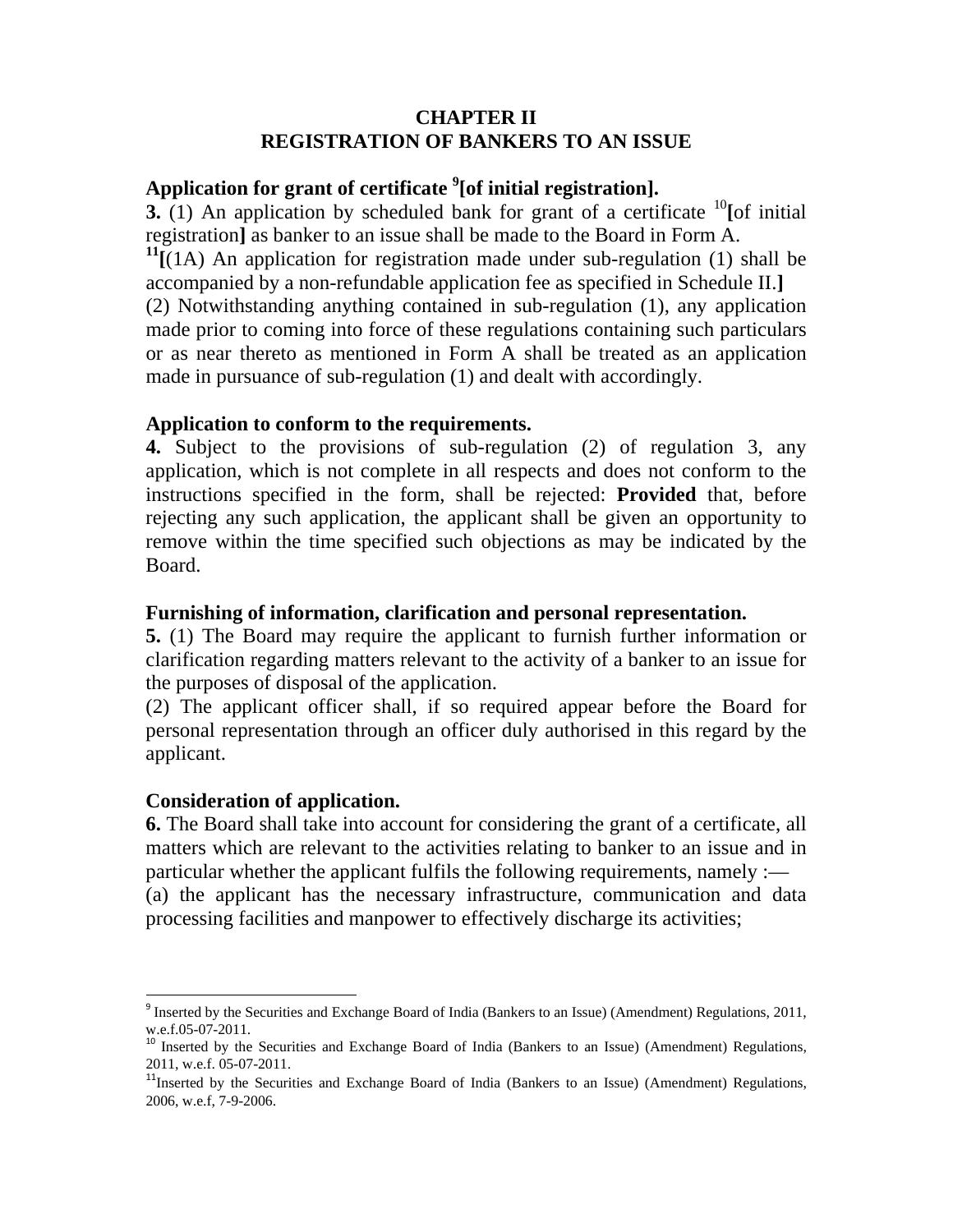(b) the applicant or any of its directors is not involved in any litigation connected with the securities market and which has an adverse bearing on the business of the applicant or has not been convicted of any economic offence; (c) the applicant is a scheduled bank;

**12[**(cc) the applicant is a fit and proper person;**]** 

(d) grant of certificate to the applicant is in the interest of investors.

# **13[Criteria for fit and proper person**

**6A.** For the purpose of determining whether an applicant or the banker to an issue is a fit and proper person, the Board may take into account the criteria specified in Schedule II of the Securities and Exchange Board of India (Intermediaries) Regulations, 2008**]** 

# **14[7. Grant of certificate of initial registration.**

(1) The Board, on being satisfied that the applicant is eligible, shall send an intimation to the applicant, within one month of such satisfaction, that it has been found eligible for grant of certificate of initial registration and grant a certificate in Form B.

(2) The certificate of initial registration granted under sub-regulation (1) shall be valid for a period of five years from the date of its issue to the applicant.

(3) The banker to an issue who has already been granted certificate of registration by the Board, prior to the commencement of the Securities and Exchange Board of India (Bankers to an Issue) (Amendment) Regulations, 2011, and has not completed a period of three years, shall be deemed to have been granted a certificate of initial registration for a period of five years from the date of its certificate of registration, subject to payment of fee for the remaining period of two years, as specified in Schedule II of these regulations.

(4) The grant of a certificate of initial registration shall be subject to payment of the registration fee as specified in Schedule II of these regulations.**]** 

<sup>&</sup>lt;sup>12</sup> Inserted by the Securities and Exchange Board of India (Bankers to an Issue) (Amendment) Regulations, 1998, w.e.f. 05-01-1998.

<sup>&</sup>lt;sup>13</sup> Substituted by the Securities and Exchange Board of India (Intermediaries) Regulations, 2008, w.e.f. 26- 05-2008. Prior to its substitution, the Regulation 6A as inserted by the Securities and Exchange Board of India (Criteria for Fit and Proper Person) Regulations, 2004, w.e.f. 20-03-2004, read as under: "6A. Applicability of Securities and Exchange Board of India (Criteria for Fit and Proper Person) Regulations, 2004.- The Provisions of the Securities and Exchange Board of India (Criteria for Fit and Proper Person) Regulations, 2004 shall, as far as may be, apply to all applicants or underwriters under these regulations."

<sup>&</sup>lt;sup>14</sup> Substituted by the Securities and Exchange Board of India (Bankers to an Issue) (Amendment) Regulations, 2011. Prior to the substitution, the Regulation read as under: "Procedure for registration. 7. (1) The Board on being satisfied that the applicant is eligible shall grant a certificate in Form B and send an intimation to the applicant.

<sup>(2)</sup> On the grant of a certificate, the applicant shall be liable to pay the fees in accordance with Schedule II."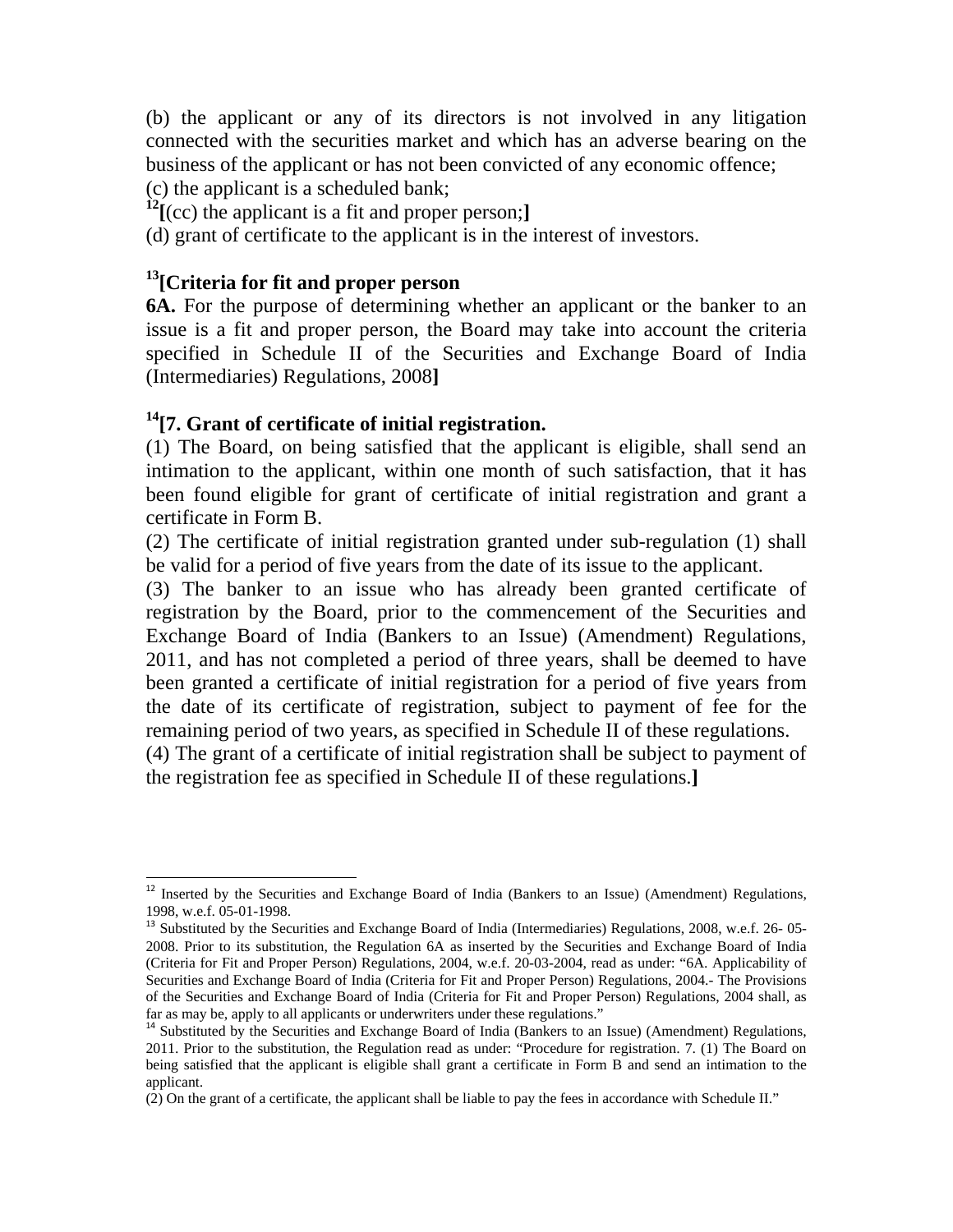# **15[7A. Grant of certificate of permanent registration.**

(1) The banker to an issue who has been granted or deemed to have been granted a certificate of initial registration under regulation 7, may, three months before the expiry of the period of certificate of initial registration, make an application for grant of a certificate of permanent registration in Form A**.** 

(2) The banker to an issue who has already been granted a certificate of registration by the Board and has completed a period of five years**,** on the date of commencement of the Securities and Exchange Board of India (Bankers to an Issue) (Amendment) Regulations 2011, may, three months before the expiry of validity of certificate of registration or before, make an application for grant of a certificate of permanent registration in Form A.

(3) An application under sub-regulation (1) or sub-regulation (2) shall be accompanied by non-refundable application fee as specified in Schedule II of these regulations.

(4) The application for grant of a certificate of permanent registration shall be accompanied by details of the changes that have taken place in the information that was submitted to the Board while seeking initial registration or renewal, as the case may be, and a declaration stating that no changes other than those as mentioned in such details have taken place.

(5) The application for permanent registration made under sub-regulation (1) or (2) shall be dealt with in the same manner as if it were a fresh application for grant of a certificate of initial registration.

(6) The Board, on being satisfied that the applicant is eligible, shall grant a certificate of permanent registration in Form B and shall send an intimation to the applicant.

(7) The grant of a certificate of permanent registration shall be subject to payment of fees specified in Schedule II of these regulations.**]** 

**8. 16[\*\*\*]** 

 <sup>15</sup>Inserted by the Securities and Exchange Board of India (Bankers to an Issue) (Amendment) Regulations, 2011, w.e.f 05-07-2011.

<sup>&</sup>lt;sup>16</sup>Omitted by the Securities and Exchange Board of India (Bankers to an Issue) (Amendment) Regulations, 2011 w.e.f. 05-07-2011. Prior to omission the regulation read as under: "Renewal of certificate.

<sup>8. (1)</sup> Three months before the expiry of the period of certificate, the banker to an issue, may if he so desires, make an application for renewal in Form A.

**<sup>16[</sup>**(1A) An application for renewal made under sub-regulation (1) shall be accompanied by a non-refundable application fee as specified in Schedule II.**]** (2) The application for renewal, under sub-regulation (1), shall be dealt with in the same manner as if it were an application made under sub-regulation (1) of regulation 3 for grant of a certificate.

<sup>(3)</sup> The Board on being satisfied that the applicant fulfils the requirements specified in regulation 6 for renewal of certificate shall grant a certificate in Form B and send an intimation to the applicant.

<sup>(4)</sup> On the grant of a certificate, the applicant shall be liable to pay the fees in accordance with Schedule II."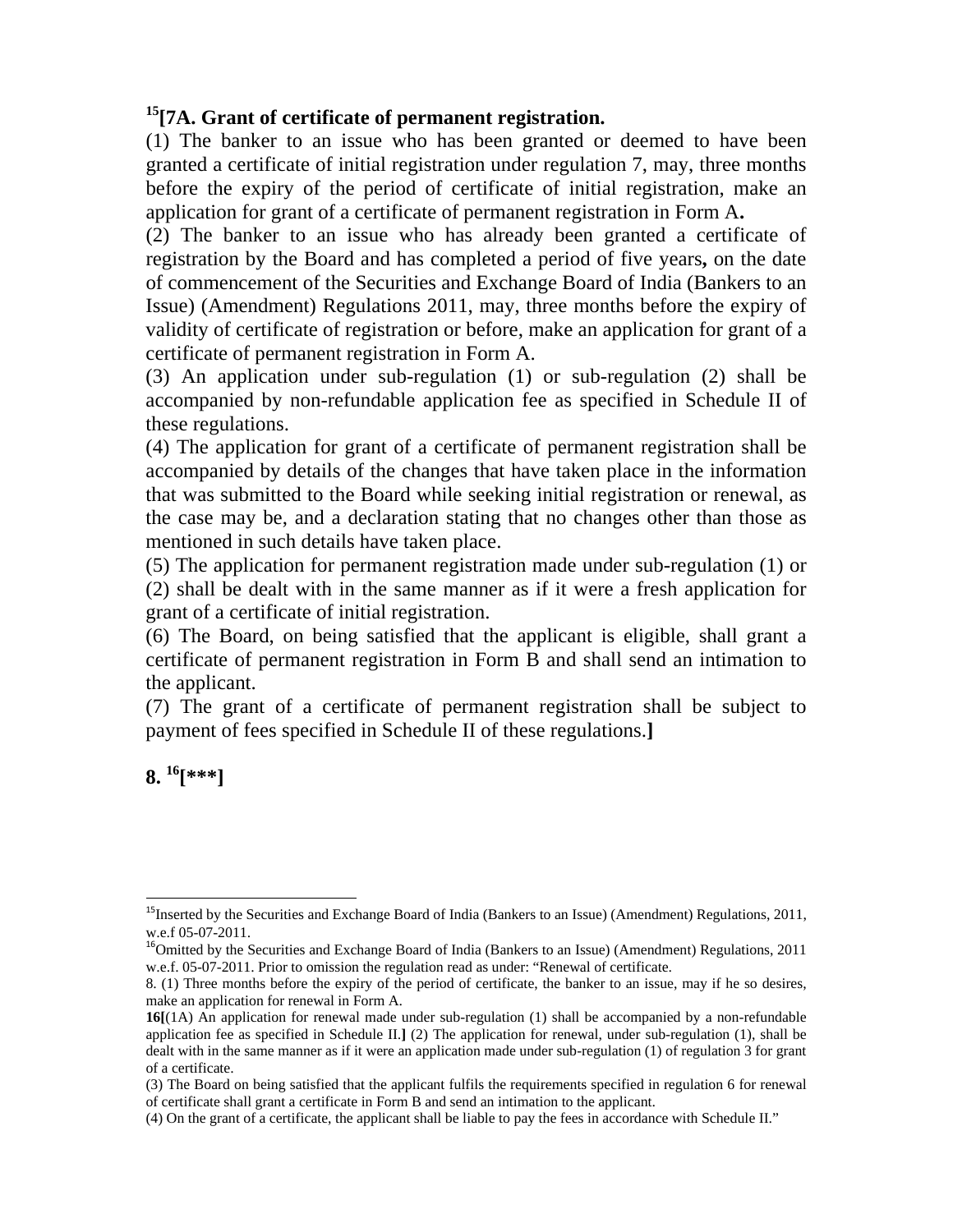## **17[Conditions of registration.**

8A. (1) Any <sup>18</sup>[initial registration granted under regulation 7 or permanent registration granted under regulation 7A] shall be subject to the following conditions, namely :—

(a) where the banker to an issue proposes  $^{19}$ [change in control], it shall obtain prior approval of the Board for continuing to act as such after the change; (b) it shall enter into a legally binding agreement with the body corporate for or on whose behalf it is acting as banker to an issue stating therein the allocation of duties and responsibilities between itself and the body corporate for the issue for which it is acting as a banker to an issue;

(c) it shall pay the fees for <sup>20</sup>[initial registration or permanent registration], as the case may be, in the manner provided in these regulations;

(d) it shall take adequate steps for redressal of grievances of the investors within one month of the date of the receipt of the complaint and keep the Board informed about the number, nature and other particulars of the complaints received and the manner in which such complaints have been redressed;

(e) it shall abide by the regulations made under the Act in respect of the activities carried on by it as banker to an issue.

(2) Nothing contained in clause (a) of sub-regulation (1) shall affect the obligation to obtain a fresh registration under section 12 of the Act in cases where it is applicable.

# **8B.21[\*\*\*]**

#### **Procedure where registration is not granted.**

**9.** (1) Where an application for grant of a certificate  $22$  [of initial registration under regulation 3 or of permanent registration under regulation 7A], does not satisfy the requirements set out in regulation 6, the Board may reject the application after giving an opportunity of being heard.

<sup>&</sup>lt;sup>17</sup> Inserted by the Securities and Exchange Board of India (Bankers to an Issue) (Amendment) Regulations, 2006, w.e.f. 07-09-2006.

<sup>&</sup>lt;sup>18</sup> Substituted the words and figure "registration granted under regulation 7 or any renewal granted under regulation 8 with the words and figures "initial registration granted under regulation 7 or permanent registration granted under regulation 7A" by the Securities and Exchange Board of India (Bankers to an Issue) (Amendment) Regulations, 2011 w.e.f. 05-07-2011.

<sup>&</sup>lt;sup>19</sup>Substituted the words "to change its status or constitution" with "change in control" by Securities and Exchange Board of India (Change in conditions of Registration of certain Intermediaries) (Amendment) Regulations, 2011, w.e.f. 19-04-2011.

 $20$  Substituted the words "registration or renewal" with the words "initial registration or permanent registration" by the Securities and Exchange Board of India (Bankers to an Issue) (Amendment) Regulations, 2011, w.e.f. 05- 07-2011.

<sup>&</sup>lt;sup>21</sup>Omitted by Securities and Exchange Board of India (Bankers to an Issue) (Amendment) Regulations, 2011, w.e.f. 05-07-2011. Prior to the omission regulation 8B read as under: "Period of validity of certificate.

<sup>8</sup>B. The certificate of registration granted under regulation 7 and its renewal granted under regulation 8, shall be valid for a period of three years from the date of its issue".

<sup>&</sup>lt;sup>22</sup>Substituted the words and figures "under regulation 3 or of renewal under regulation 8" with words and figures "of initial registration under regulation 3 or permanent registration under regulation 7A" by the Securities and Exchange Board of India (Bankers to an Issue) (Amendment) Regulations, 2011, w.e.f. 05-07-2011.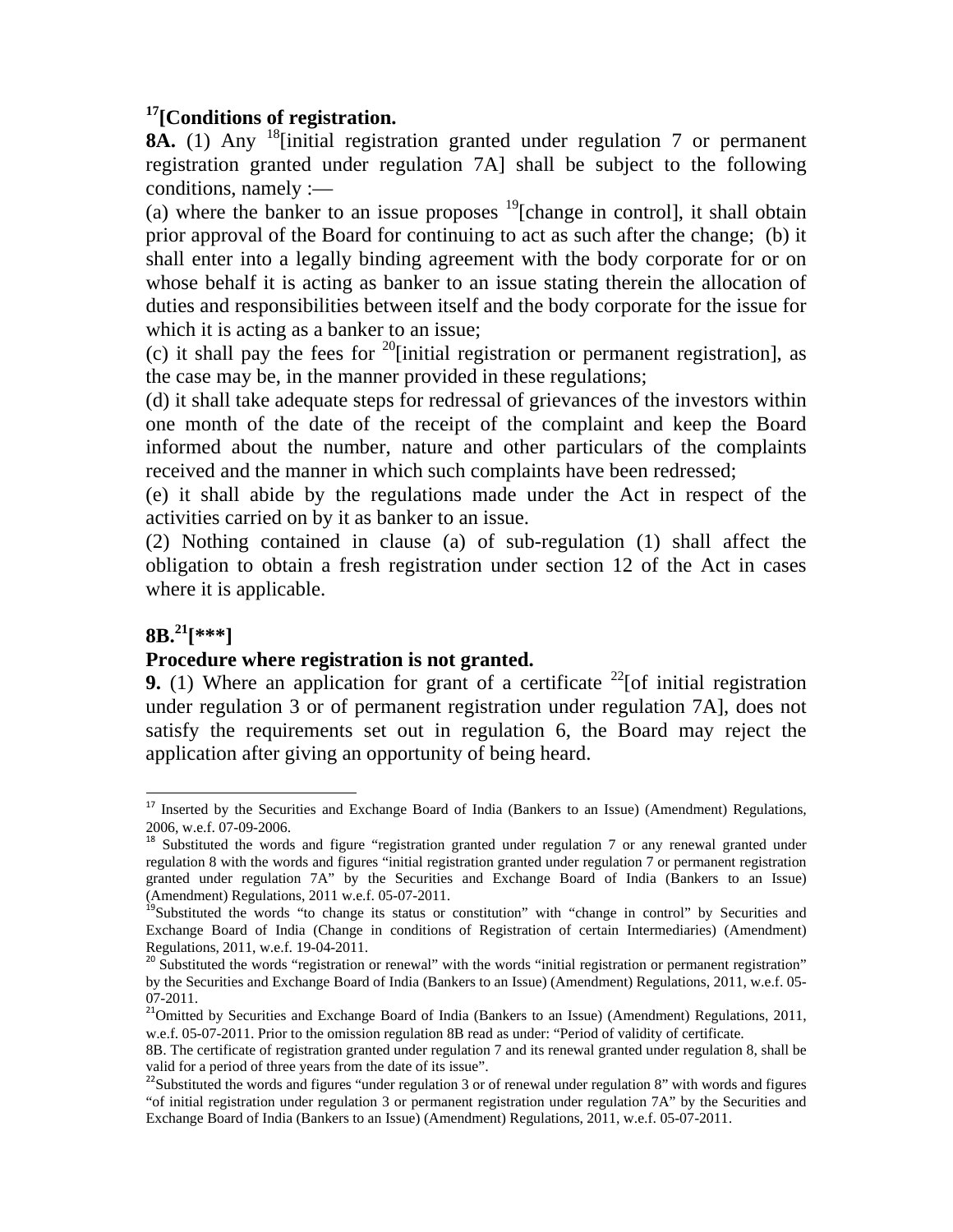(2) The <sup>23</sup>[refusal to grant initial or permanent registration, as the case may be] shall be communicated by the Board within thirty days of such refusal to the applicant stating therein the grounds on which the application has been rejected. (3) Any applicant may, being aggrieved by the decision of the Board, under subregulation (1), apply within a period of thirty days from the date of receipt of such intimation to the Board for reconsideration of its decision.

(4) The Board shall reconsider an application made under sub-regulation (3) and communicate its decision as soon as possible in writing to the applicant.

#### **24[10. Effect of refusal to grant certificate of permanent registration.**

A banker to an issue whose application for grant of certificate of permanent registration has been refused by the Board, on and from the date of the receipt of the communication, shall cease to carry on any activity as banker to an issue: **Provided** that the Board may, in the interest of the investors of the securities market, permit to carry on activities undertaken prior to the receipt of the intimation of refusal subject to such condition as the Board may specify.**]** 

#### **Payment of fees and the consequences of failure to pay fees.**

**11.** (1) Every applicant eligible for grant of a certificate  $25$  [of initial or permanent registration, as the case may be] shall pay such fees in such a manner and within the period specified in Schedule II.

(2) Where the applicant fails to pay the fees as provided in sub-regulation (1) read with Schedule II, the Board may suspend the registration certificate, whereupon the applicant shall cease to carry on any activity as a banker to an issue for the period during which the suspension subsists.

# **CHAPTER III**

# **GENERAL OBLIGATIONS AND RESPONSIBILITIES**

#### **Maintenance of books of account, records and the documents.**

**12.** (1) Every banker to an issue shall maintain the following records with respect to :—

<sup>&</sup>lt;sup>23</sup> Substituted the words "refusal to grant or renew registration" with the words "refusal to grant initial or permanent registration, as the case may be" by the Securities and Exchange Board of India (Bankers to an Issue) (Amendment) Regulations, 2011, w.e.f. 05-07-2011.

<sup>24</sup> Substituted regulation 10 by the Securities and Exchange Board of India (Bankers to an Issue) (Amendment) Regulations, 2011, w.e.f. 05-07-2011. Prior to the substitution the regulation read as under: "Effect of refusal to grant certificate.

<sup>10.</sup> Any scheduled bank whose application for a certificate has been refused by the Board shall on and from the date of the receipt of the communication under sub-regulation (2) of regulation 9 cease to carry on any activity as banker to an issue."

<sup>&</sup>lt;sup>25</sup> Inserted the words "of initial or permanent registration, as the case may be" by the Securities and Exchange Board of India (Bankers to an Issue) (Amendment) Regulations, 2011, w.e.f. 05-07-2011.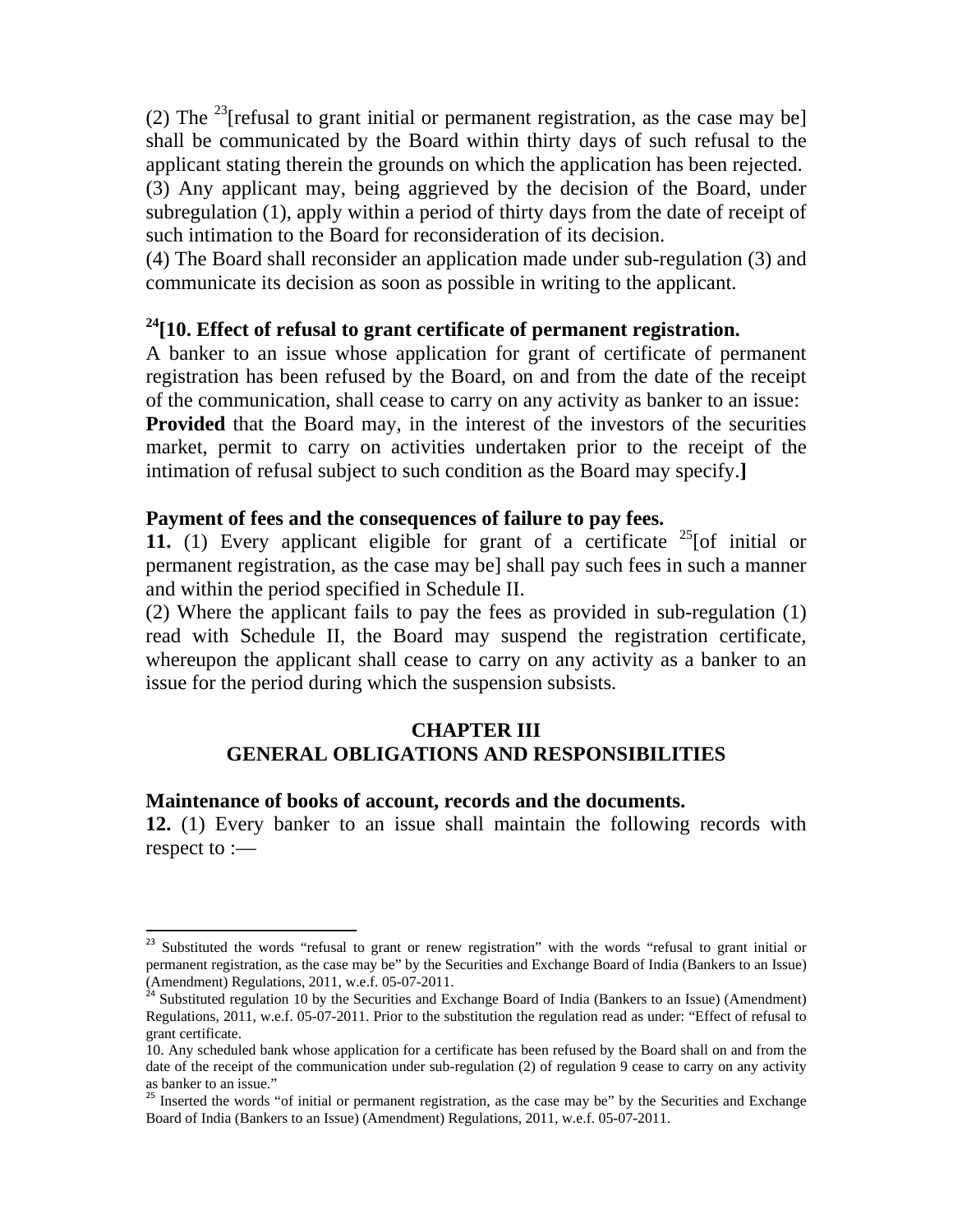(a) the number of applications received, the names of the investors, the dates on which the applications were received and the amount so received from the investors;

(b) the time within which the applications received from the investors were forwarded to the body corporate or registrar to an issue, as the case may be;

(c) dates and amount of refund monies paid to the investors;

(d) dates, names and amount of dividend/interest warrant paid to the investors.

(2) Every banker to an issue shall intimate to the Board the place where the records and documents mentioned in sub-regulation (1) are kept. (3) The banker to an issue shall preserve the records and documents specified in sub-regulation (1) for a minimum period of three years.

# **Furnishing of information to the Board.**

**13.** Every banker to an issue shall furnish to the Board when required the following information, namely :—

(a) the number of issues for which he was engaged as a banker to an issue;

(b) the number of applications and details of the application monies received by the banker to an issue;

(c) the dates on which the applications received from the investors were forwarded to the body corporate or registrar to an issue;

(d) the dates on which and the amount refunded to the investors;

(e) the payment or dividend/or interest warrants to the investors.

# **Agreement with bodies corporate.**

**14.** (1) Every banker to an issue shall enter into an agreement with the body corporate for whom it is acting as banker to an issue.

(2) The agreement referred to in sub-regulation (1) shall contain the following clauses, namely :—

(a) the number of centres at which the applications and application monies of an issue of a body corporate will be collected from the investors;

(b) the time within which the statement regarding the applications and application monies received from the investors investing in an issue of a body corporate will be forwarded to the registrar to an issue or the body corporate, as the case may be;

(c) that a daily statement will be sent by the designated controlling branch of the bankers to the issue to the registrar to an issue indicating the number of applications received on that date from the investors investing in the issue of a body corporate, and the amount of application money received.

# **Board to be informed of any disciplinary action taken by the Reserve Bank.**

**15.** Every banker to an issue shall inform the Board forthwith if any disciplinary action is taken by the Reserve Bank against the banker to an issue only in relation to issue payment work :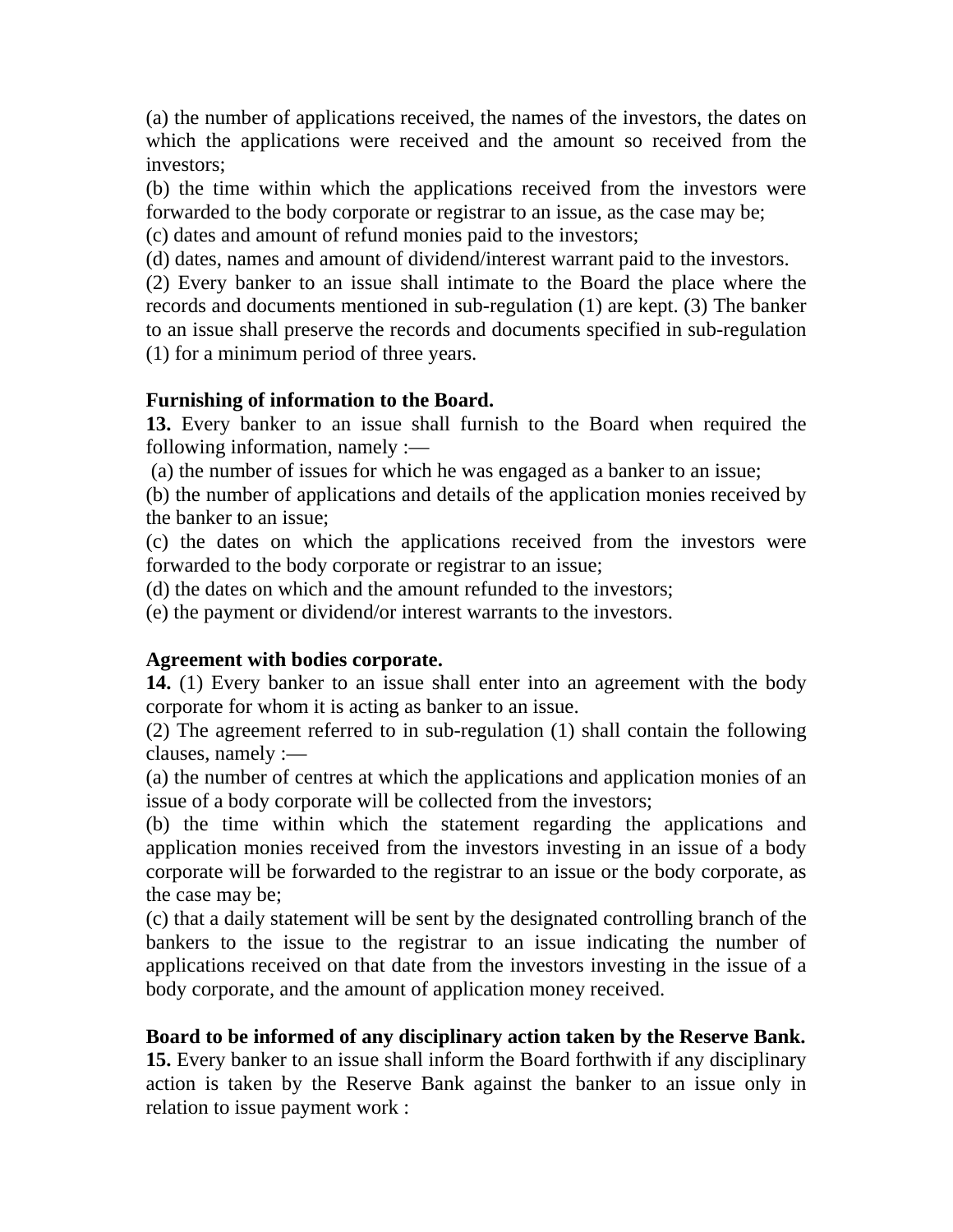**Provided** that if as a result of any such action, the banker to an issue is prohibited from carrying on the activities, the certificate shall be deemed to have been suspended or cancelled as the case may be.

#### **Code of conduct.**

**16.** Every banker to an issue shall abide by the code of conduct as specified in Schedule III.

### 26[**Appointment of compliance officer.**

**16A.** (1) Every banker to an issue shall appoint a compliance officer who shall be responsible for monitoring the compliance of the Act, rules and regulations, notifications, guidelines, instructions, etc., issued by the Board or the Central Government and for redressal of investors' grievances.

 (2) The compliance officer shall immediately and independently report to the Board any non-compliance observed by him.]

#### **CHAPTER IV PROCEDURE FOR INSPECTION**

#### **Inspection of Banker to an Issue.**

**17.** The Board may request the Reserve Bank of India to undertake inspection of the books of account, records and documents of the banker to an issue for any of the purposes specified in regulation 18.

#### **Purpose of inspection.**

**18.** The purposes referred to in regulation 17 may be as follows, namely:—

(a) to ensure that the books of account are being maintained in the manner required;

(b) that the provisions of the Act, rules, regulations are being complied with;

(c) to investigate into the complaints received from investors, body corporate or any other person on any matter having a bearing on the activities of the banker to an issue; and

(d) to investigate into such matters as may be required by the Board.

#### **Procedure for inspection.**

**19.** The Reserve Bank shall on a receipt of a request from the Board as soon as possible take steps to undertake inspection of the banker to an issue for such purposes as may be required by the Board in such manner as it may deem fit.

<sup>&</sup>lt;sup>26</sup>Inserted by the Securities and Exchange Board of India (Investment Advise by Intermediaries) (Amendment) Regulations, 2001, w.e.f. 29-05-2001.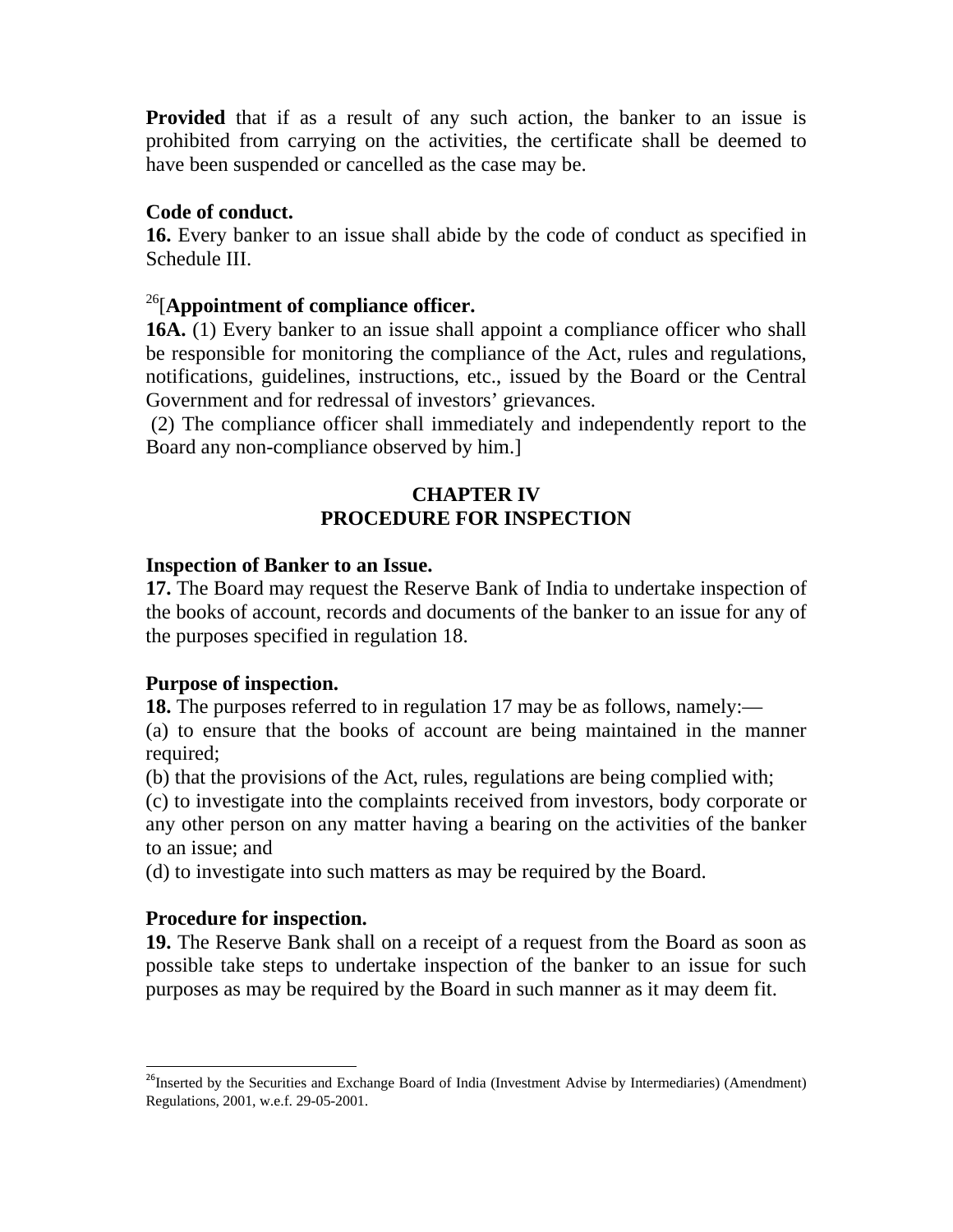#### **Obligations of banker to an issue on inspection.**

**20.** (1) It shall be the duty of every director, proprietor, partner, officer and employee of the banker to an issue, who is being inspected, to produce to the inspecting authority such books, accounts and other documents in his custody or control and furnish him with the statements and information relating to his activities as a banker to an issue within such time as the Reserve Bank may require.

(2) The banker to an issue shall allow the inspecting authority to have reasonable access to the premises occupied by such banker to an issue or by any other person on his behalf and also extend reasonable facility for examining any books, records, documents and computer data in the possession of the banker to an issue or any such other person and also provide copies of documents or other materials which, in the opinion of the Reserve Bank of India are relevant for the purposes of the inspection.

(3) The inspecting authority, in the course of inspection, shall be entitled to examine or record statements of any principal officer, member, director, partner, proprietor and employee of the banker to an issue.

(4) It shall be the duty of every director, proprietor, partner, officer or employee of the banker to an issue to give to the inspecting authority all assistance in connection with the inspection which the banker to an issue may reasonably be expected to give.

#### **Submission of report to the Board.**

**21.** The Reserve Bank of India shall, as soon as may be possible furnish to the Board a copy of the inspection report together with the copies of relevant documents in support of the observations made by the inspecting authority.

#### **27[Action on inspection or investigation report.**

**22.** The Board or the Chairman shall after consideration of inspection or investigation report take such action as the Board or Chairman may deem fit and appropriate including action under <sup>28</sup>**[**Chapter V of the Securities and Exchange Board of India (Intermediaries) Regulations, 2008.**]]** 

<sup>&</sup>lt;sup>27</sup>Substituted by the Securities and Exchange Board of India (Procedure for Holding Enquiry by Enquiry Officer and Imposing Penalty) Regulations, 2002, w.e.f., 27-09-2002.

<sup>&</sup>lt;sup>28</sup>Substituted for the words "the Securities and Exchange Board of India (Procedure for Holding Enquiry by Enquiry Officer and Imposing Penalty) Regulations, 2002" by the Securities and Exchange Board of India (intermediaries) Regulations, 2008, w.e.f. 26-05-2008.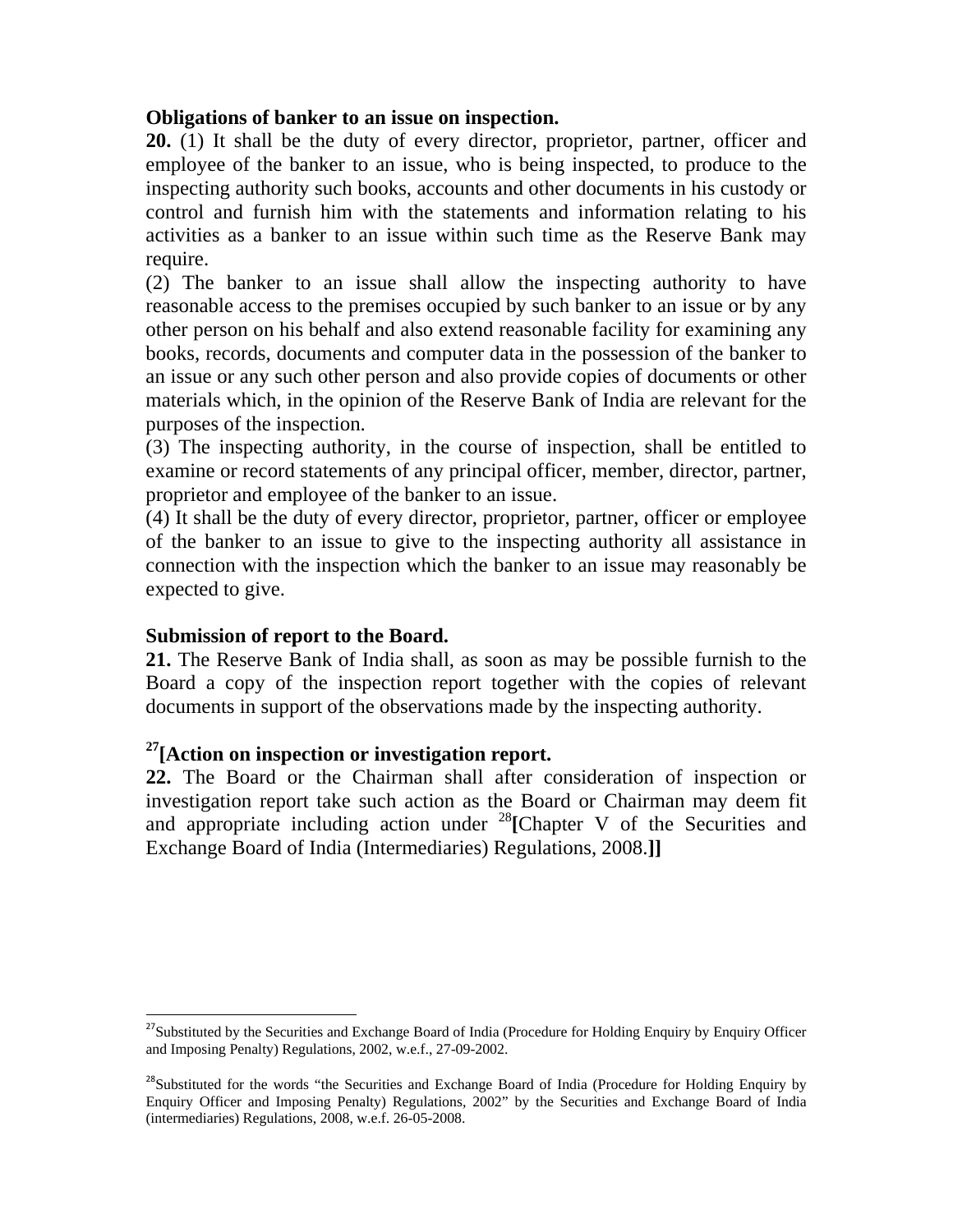#### **CHAPTER V**

#### **PROCEDURE FOR ACTION IN CASE OF DEFAULT**

# **29[Liability for action in case of default**

**23.** A banker to issue who contravenes any of the provisions of the Act, Rules or Regulations framed thereunder shall be liable for one or more actions specified therein including the action under Chapter V of the Securities and Exchange Board of India (Intermediaries) Regulations, 2008.**]** 

**24.** to **31. 30**[\*\*\*]

#### **SCHEDULE I FORMS FORM A**

# $[$ <sup>31</sup>[Regulation 3 / Regulation 7A]]

Securities and Exchange Board of India (Bankers to an Issue) Regulations, 1994 **32[Application for Grant of Certificate of Initial/ Permanent Registration as Banker to the Issue]** 

Name:

...............................................................................................

Name of person to contact:

................................................................................................................................

Designation:

................................................................................................................................

Telephone No.:

(a) fails to comply with any conditions subject to which certificate has been granted;

<sup>&</sup>lt;sup>29</sup>Substituted by the Securities and Exchange Board of India (Intermediaries) Regulations, 2008, w.e.f. 26-05-2008. Prior to the substitution, the regulation read as under: "23. A banker to an issue who-

<sup>(</sup>b) contravenes any of the provisions of the Act, rules or regulations, shall be dealt with in the manner provided under the Securities and Exchange Board of India (Procedure for Holding Enquiry by Enquiry Officer and Imposing Penalty) Regulations, 2002." Prior to the above substitution, the regulation read as under: "23. A banker to an issue who:-

<sup>(</sup>a) fails to comply with any conditions subject to which certificate has been granted;

<sup>(</sup>b) contravenes any of the provisions of the Act, rules or regulations; shall be liable to any of the penalties specified in sub regulation .

<sup>(2)</sup> The penalties referred to in sub- regulation (1) may be either:-

<sup>(</sup>a) suspension of registration; or

<sup>(</sup>b) cancellation of registration.

<sup>&</sup>lt;sup>30</sup> Regulations 24 to 31 omitted by the Securities and Exchange Board of India (Procedure for Holding Enquiry by Enquiry Officer andImposing Penalty) Regulations, 2002, w.e.f. 27-09-2002.

<sup>&</sup>lt;sup>31</sup>Substituted the word and figure "Regulation 3" by the Securities and Exchange Board of India (Bankers to an Issue) (Amendment) Regulations, 2011, w.e.f. 05-07-2011.

 $32$ Substituted the words and sign "Application for grant / renewal of certificate of registration as bankers to issue" by the Securities and Exchange Board of India (Bankers to an Issue) (Amendment) Regulations, 2011, w.e.f. 05-07-2011.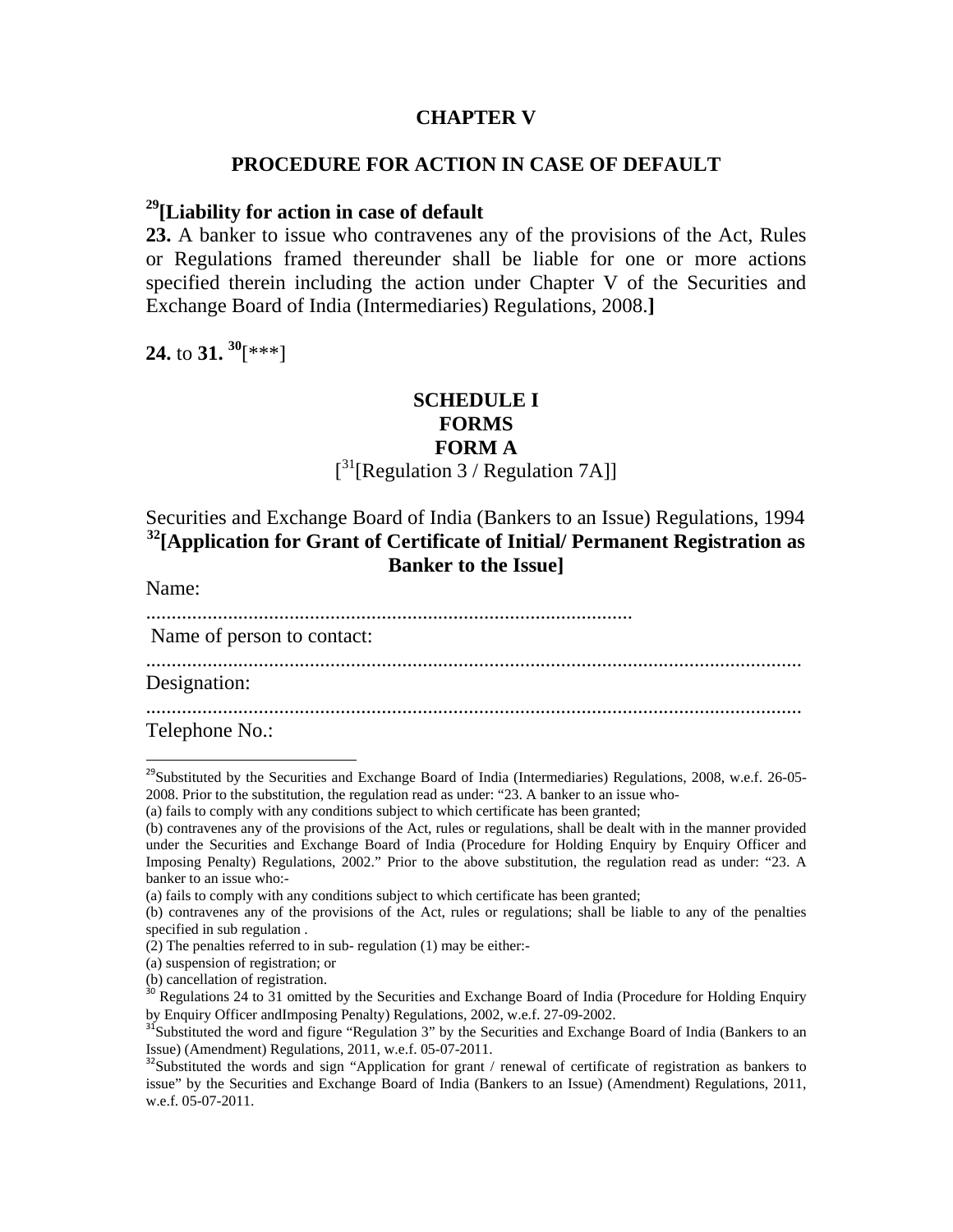................................................................................................................................

1. Applicants must submit a completed application form together with appropriate supporting documents to the Securities and Exchange Board of India.

2. It is important that this application form should be read in conjunction with rules and regulations and the code of conduct for the banker to an issue.

3. Applications for registration will only be considered provided all questions are answered.

4. Answers must be typed/printed.

5. Information which needs to be supplied in more details may be written on separate sheets which should be attached to the application form.

6. All signatures must be original.

#### **PART I**

### **GENERAL INFORMATION**

1. Applicants Details

1.1 Name

1.2 Address of registered office of the Bank :

Pin code: ......................................... Telephone No. : ........................................ Telex No.: ....................................... Fax No. : ...................................................... Address for correspondence : Pin code : ......................................... Telephone No. : ........................................

Telex No. : ....................................... Fax No. :

......................................................

1.3 Application to Securities and Exchange Board of India for other intermediary activity: .....................................................

2. Organisation Structure:

2.1 Date and Place of Incorporation

Day Month Year Place

2.2 Organisation Chart : General Organisation and specific activity (i.e., applied for registration). Also state the functional responsibility.

2.3 Particulars of all Directors and key management personnel:—[for other than public sector banks only

Name; Qualification; Experience

Ownership details; (date of appointment) other directorship; (Name & date of appointment); previous positions held.]

2.4 Number of employees

2.5 List of major shareholders (holding 5% or more voting shares) Name, Shareholding pattern i.e. No. of shares and its % to total capital)

3.0 Details of infrastructural facilities (To be used for specific activity)

3.1 Data processing capacity

(a) Inhouse:

(b) Others :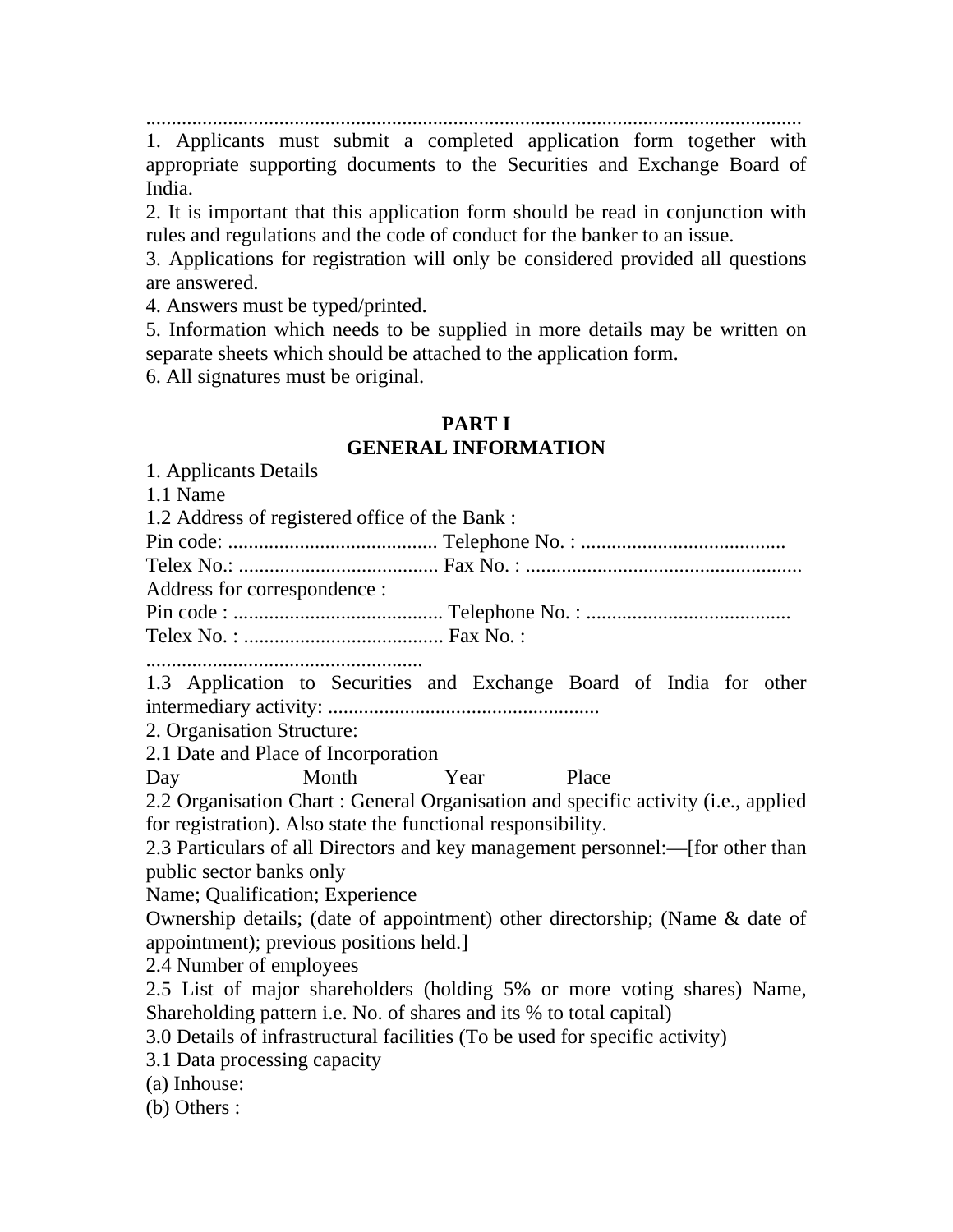3.2 Computer facility :

(a) Hardware configuration

(b) Software used

3.3 Communication and manpower facilities available at controlling branch/head office and at various branches

4.0 Financial Information

4.1 Capital Structure

 $(Re \text{ in } \text{labhe})$ 

|                   |                | LLO, III IUILIIO |
|-------------------|----------------|------------------|
| Year prior to the | preceding year | Current year     |
| Preceding         |                |                  |
| year of           |                |                  |
| Current year      |                |                  |
|                   |                |                  |

(a) Paid-up Capital

(b) Free reserves (excluding revaluation

reserves)

(c) Total  $(a) + (b)$ 

(d) Deposits

(e) Working Funds

4.2 Net Profit

first year second year third year

4.3 Income (From specific activity of Banker to an issue)

5.0 Other information (For specific activity of Banker to an issue)

5.1 Details of all settled and pending disputes :

Nature of dispute Name of the party Pending/settled 5.2 Indicate involvement in any economic and criminal offences in the last three years (For directors)

5.3 Any other information considered relevant to the nature of services rendered by the company

5.4 Name and Address of the Auditors

#### **PART II SPECIFIC INFORMATION AS TO BANKER TO AN ISSUE**

6.0 Business information

6.1 Indicate type of activities carried on/proposed to be carried on. (Collection Bankers for : Application money and/or Allotment money, Refund Bankers, Paying Bankers for payment of dividend/interest warrant).

6.2 Describe modus operandi for handling applications, processing them and for coordination between branches, remittance of money, collection and accounting for funds, function of refund bankers.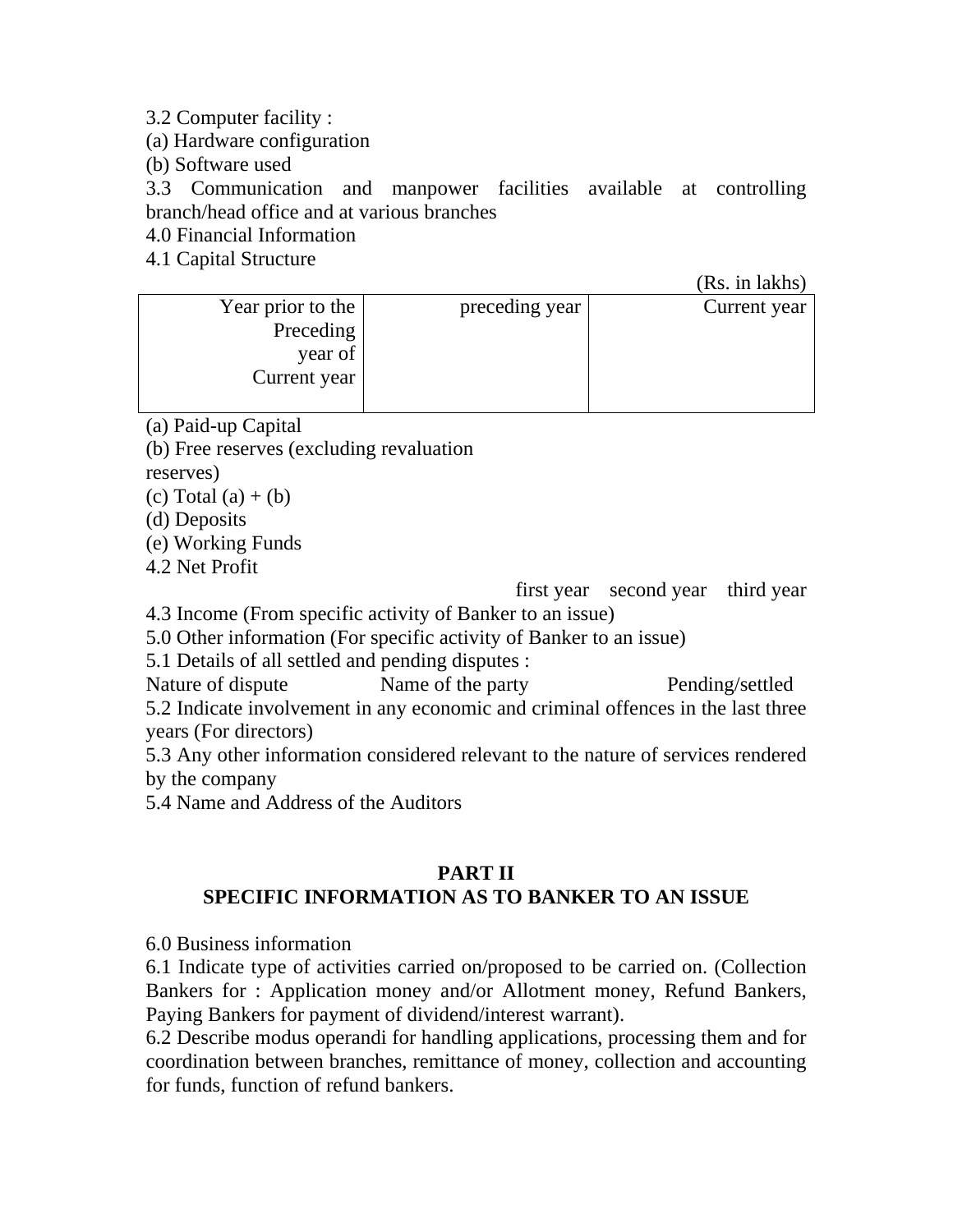6.3 Enclose a copy of typical contract entered with the client for the services rendered.

6.4 Enclose list of centres at which the bank has branches out of centre notified by the Ministry of Finance.

7.0 Experience

7.1 Experience as bankers as to the issue (period to be indicated) (Services provided during last year)

7.2 List of clients (Corporate clients only)

(For specific activity)

Name

Services rendered

#### Declaration

#### THIS DECLARATION MUST BE SIGNED BY TWO AUTHORISED OFFICIALS OF THE APPLICANT

We hereby apply for registration. We warrant that we have truthfully and fully answered the questions above and provided all the information which might reasonably be considered relevant for the purposes of our registration. We hereby declare that the information furnished is true and correct and neither the applicant nor any of its Directors and key-executive personnel have been involved in or convicted of economic offences during the last three years or by the Reserve Bank for violation of the provisions of the Reserve Bank of India Act, 1934 and Banking Regulation Act, 1949.

For and on behalf of

| $\ddot{\phantom{0}}$  |                       |
|-----------------------|-----------------------|
|                       | (Name of Applicant)   |
| Director/Officer      | Director/Officer      |
| Name in Block Letters | Name in Block Letters |
| Place :<br>Date:      | Place:<br>Date:       |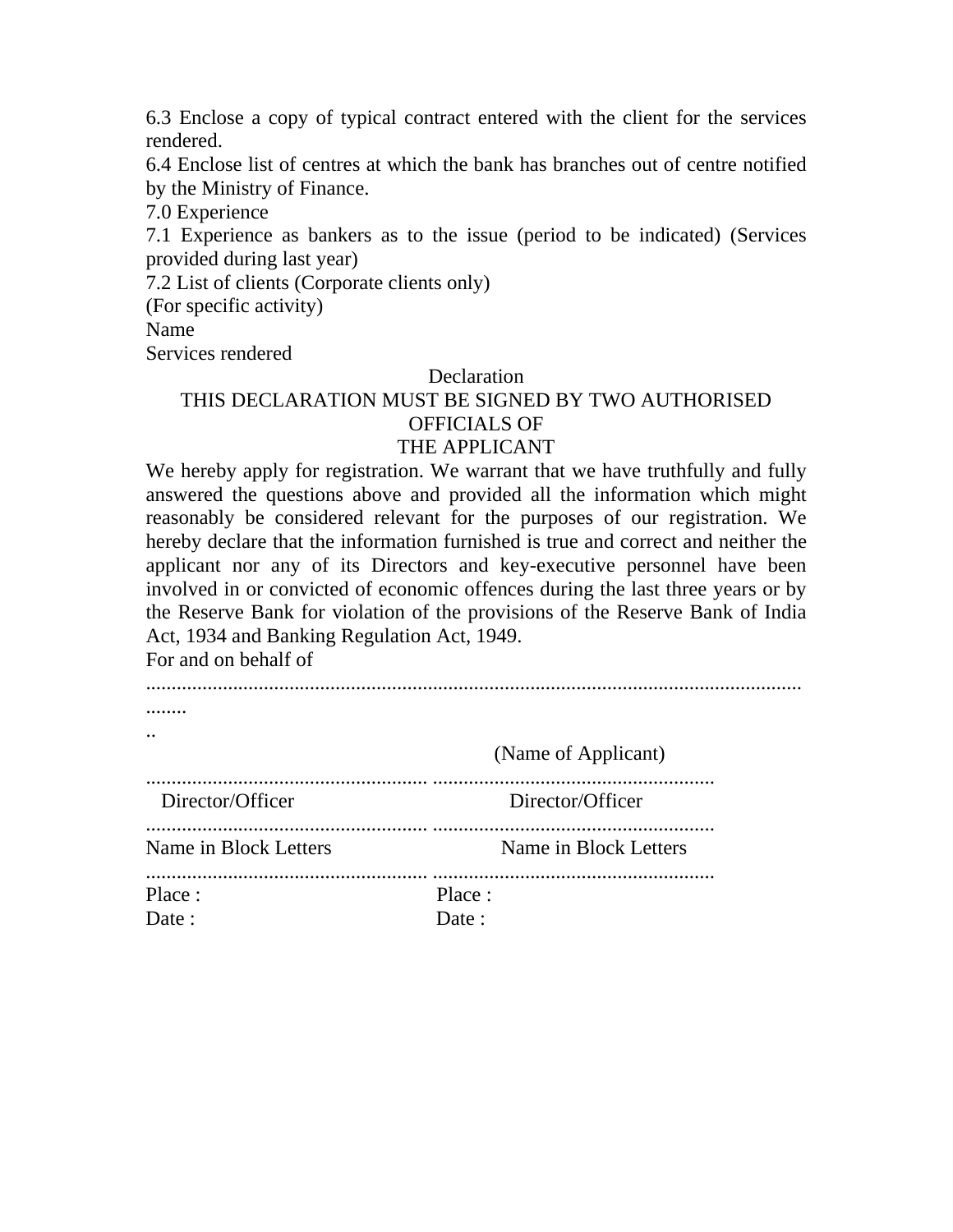#### **FORM B**

[<sup>33</sup>[Regulation 7/ Regulation 7A]]

Securities and Exchange Board of India (Bankers to an Issue) Regulations, 1994 **34[Certificate of Initial / Permanent Registration]** 

I. In exercise of the powers conferred by sub-section (1) of section 12 of the Securities and Exchange Board of India Act, 1992, read with the rules and regulations made thereunder the Board hereby grants a certificate of registration to................as a banker to an issue subject to the conditions in the rules and in accordance with the regulations.

II. Registration Code for the Banker to an issue in BI / / /

 $35$ [III. This certificate of registration shall be valid from ..... to .... / for permanent, unless suspended or cancelled by the Board.] Date :

Place :

By Order For and on behalf of Securities and Exchange Board of India Authorised Signatory

# **SCHEDULE II SECURITIES AND EXCHANGE BOARD OF INDIA (BANKERS TO AN ISSUE) REGULATIONS, 1994 [Regulation 11] FEES**

 $36$ [1. Every banker to an issue shall pay fees of  $37$ [twenty lakh] rupees at the time of grant of certificate of initial registration.

1A. A banker to an issue referred to under sub-regulation (3) of regulation 7, shall pay fee for the remaining period of two years on *pro rata* basis of the fees prescribed under paragraph 2.

"III. Unless renewed, the certificate of registration is valid from................to..........."

<sup>&</sup>lt;sup>33</sup>Substituted the word and figure "Regulation 7" by the Securities and Exchange Board of India (Bankers to an Issue) (Amendment) Regulations, 2011, w.e.f. 05-07-2011.

<sup>&</sup>lt;sup>34</sup>Substituted the words "Certificate of Registration" by the Securities and Exchange Board of India (Bankers to an Issue) (Amendment) Regulations, 2011, w.e.f. 05-07-2011.

<sup>&</sup>lt;sup>35</sup>Substituted paragraph III by the Securities and Exchange Board of India (Bankers to an Issue) (Amendment) Regulations, 2011, w.e.f. 05-07-2011. Prior to the substitution the paragraph read as under:

<sup>&</sup>lt;sup>36</sup>Substituted paragraph 1 and 2 by the Securities and Exchange Board of India (Bankers to an Issue) (Amendment) Regulations, 2011, w.e.f. 05-07-2011. Prior to the substitution the paragraphs read as under:

<sup>&</sup>quot;1. Every banker to an issue shall pay a sum of 36**[**ten lakh rupees**]** as registration fees at the time of the grant of certificate by the Board.

<sup>2.</sup> Every banker to an issue to keep registration in force shall pay renewal fee of 36**[**five lakh Rupees**]** every three years from the fourth year from the date of initial registration."

<sup>&</sup>lt;sup>37</sup> Substituted for the words "thirteen lakh thirty three thousand and three hundred" by Securities and Exchange Board of India (Payment of Fees) (Amendment) Regulations, 2014 w.e.f. 23-05-2014.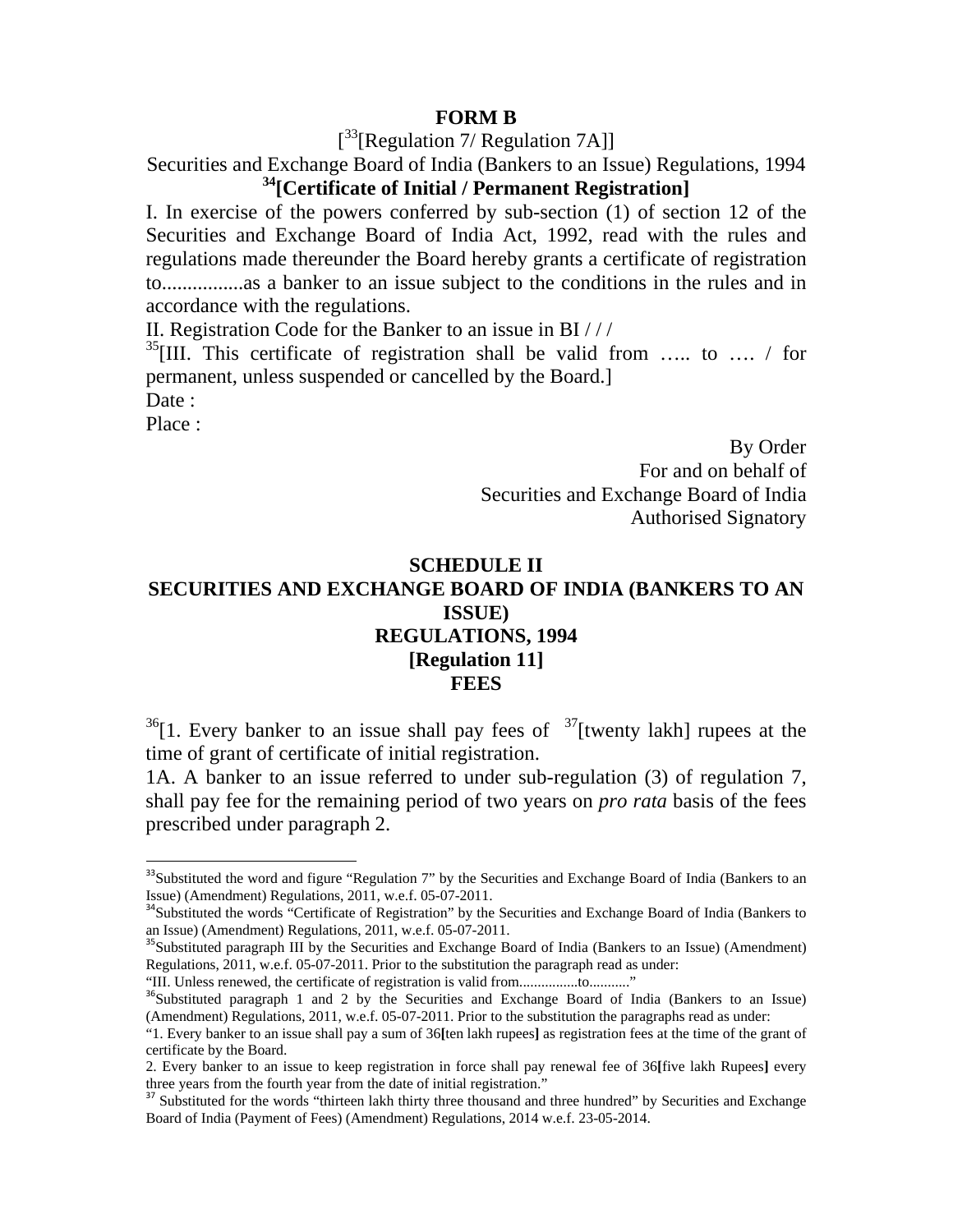2. A banker to an issue who has been granted a certificate of permanent registration, to keep its registration in force, shall pay fees of  $\frac{38}{n}$ [nine] lakh rupees every three years from the sixth year from the date of grant of certificate of initial registration, or from completion of the period of renewed certificate of registration, as the case may be.]

3.(a) The fee referred to in paragraph 1, shall be paid by the banker to an issue within fifteen days from the date of receipt of intimation from the Board under subregulation (1) of regulation 7.

 $39$ [(aa) The fees referred to in paragraph 1A shall be paid by the banker to an issue within a period of three months before completion of the period of three years from the date of grant of certificate of initial registration, or within a period of three months from the date of notification of these regulations, as the case may be.]

 $^{40}$ [(b) The fee referred to in paragraph 2 shall be paid by the banker to an issue, at the time of grant of permanent registration, within fifteen days from the date of receipt of intimation from the Board under sub-regulation (6) of regulation 7A and thereafter the fee shall be paid three months before expiry of the block for which fee has been paid.]

**41[**3A. The non-refundable fee payable along with an application for registration under sub-regulation (1A) of regulation  $\overline{3}$  or an application for <sup>42</sup>[permanent] registration under sub-regulation (1) or sub-regulation (2) of regulation 7A] shall be a sum of 43[fifty] thousand rupees.**]** 

4. The fees specified in  $44$ [1, 1A, 2 and 3A] shall be payable by bankers to an issue by a demand draft in favour of "Securities and Exchange Board of India" payable at Mumbai or at the respective regional office.**]** 

<sup>&</sup>lt;sup>38</sup> Substituted for the word "five" by Securities and Exchange Board of India (Payment of Fees) (Amendment) Regulations, 2014 w.e.f. 23-05-2014.

<sup>&</sup>lt;sup>39</sup>Inserted a new clause in paragraph 3 by the Securities and Exchange Board of India (Bankers to an Issue) (Amendment) Regulations, 2011, w.e.f. 05-07-2011.

<sup>&</sup>lt;sup>40</sup>Substituted clause (b) by the Securities and Exchange Board of India (Bankers to an Issue) (Amendment) Regulations, 2011, w.e.f. 05-07-2011. Prior to the substitution the clause read as under:

<sup>&</sup>quot;(b)The fee referred to in paragraph 2, shall be paid by the banker to an issue within fifteen days from the date of receipt of intimation from the Board under sub-regulation (3) of regulation 8."

<sup>&</sup>lt;sup>41</sup> Inserted by the Securities and Exchange Board of India (Bankers to an Issue) (Amendment) Regulations, 2006, w.e.f. 07-09-2006.

 $^{42}$ Substituted for "renewal of registration under sub-regulation (1A) of regulation 8" by the the Securities and Exchange Board of India (Bankers to an Issue) (Amendment) Regulations, 2011, w.e.f. 05-07-2011.

<sup>&</sup>lt;sup>43</sup> Substituted for the words "twenty-five" by Securities and Exchange Board of India (Payment of Fees) (Amendment) Regulations, 2014 w.e.f. 23-05-2014.

<sup>&</sup>lt;sup>44</sup>Substituted the word and figures "1, 2 and 3A" by the the Securities and Exchange Board of India (Bankers to an Issue) (Amendment) Regulations, 2011, w.e.f. 05-07-2011.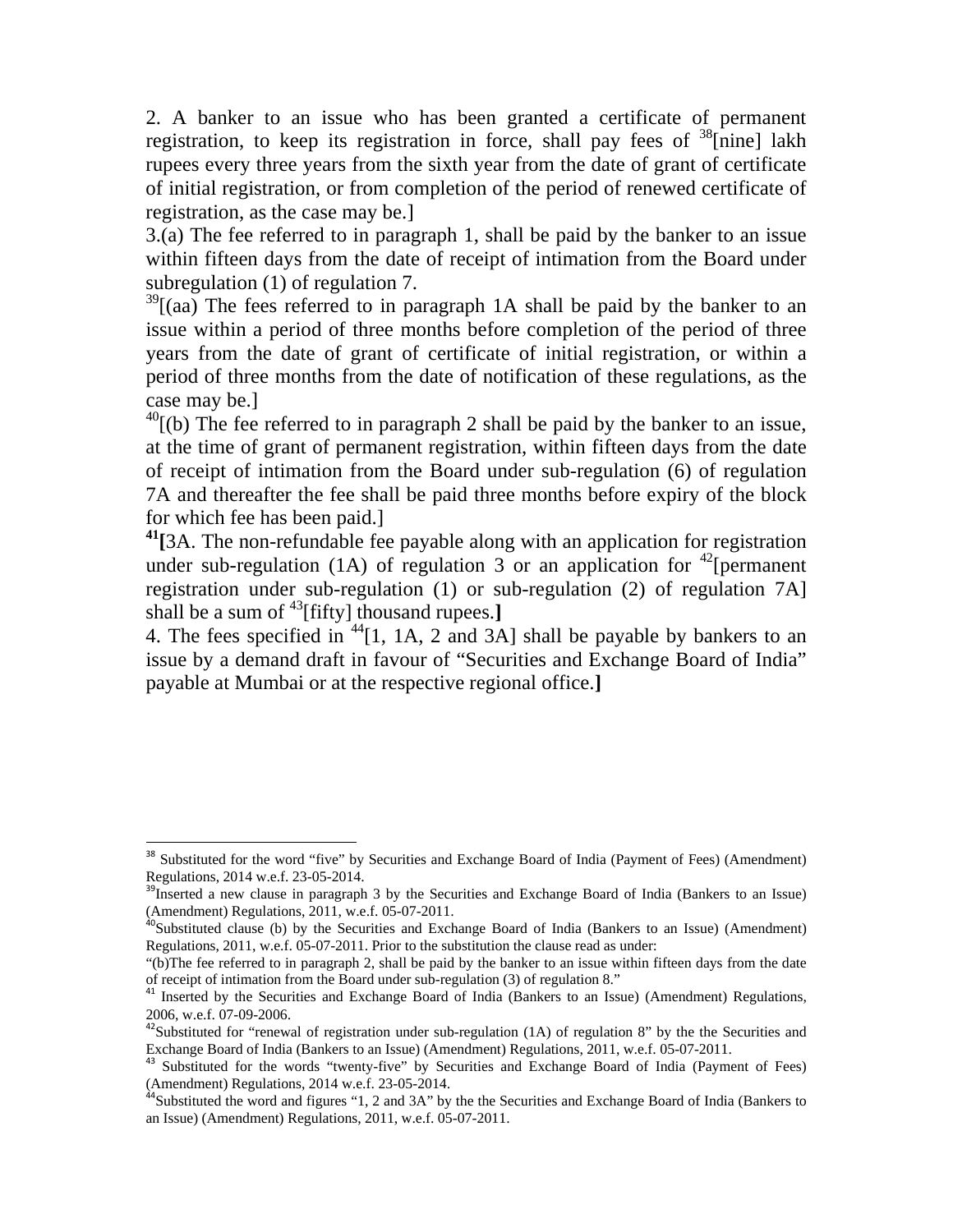# **45[SCHEDULE III SECURITIES AND EXCHANGE BOARD OF INDIA (BANKERS TO AN ISSUE) REGULATIONS, 1994 [Regulation 16] CODE OF CONDUCT**

**1.** A Banker to an issue shall make all efforts to protect the interests of investors.

**2.** A Banker to an issue shall in the conduct of its business, observe high standards of integrity and fairness in the conduct of its business.

**3.** A Banker to an issue shall fulfill its obligations in a prompt, ethical and professional manner.

**4.** A Banker to an issue shall at all times exercise due diligence, ensure proper care and exercise independent professional judgment.

**5.** A Banker to an issue shall not at any time act in collusion with other intermediaries or the issuer in a manner that is detrimental to the investor.

**6.** A Banker to an issue shall endeavour to ensure that—

(a) inquiries from investors are adequately dealt with;

(b) grievances of investors are redressed in a timely and appropriate manner;

(c) where a complaint is not remedied promptly, the investor is advised of any further steps which may be available to the investor under the regulatory system.

**7.** A Banker to an issue shall not—

(a) allow blank application forms bearing brokers stamp to be kept at the bank premises or peddled anywhere near the entrance of the premises;

(b) accept applications after office hours or after the date of closure of the issue or on bank holidays;

(c) after the closure of the public issue accept any instruments such as cheques/demand drafts/stock invests from any other source other than the designated Registrar to the Issue;

(d) part with the issue proceeds until listing permission is granted by the stock exchange to the body corporate;

(e) delay in issuing the final certificate pertaining to the collection figures to the Registrar to the Issue, the lead manager and the body corporate and such figures should be submitted within seven working days from the issue closure date.

**8.** A Banker to an issue shall be prompt in disbursing dividends, interests, or any such accrual income received or collected by him on behalf of his clients.

**9.** A Banker to an issue shall not make any exaggerated statement, whether oral or written to the client, either about its qualification or capability to render

 $45$ Substituted by the Securities and Exchange Board of India (Bankers to an Issue) (Amendment) Regulations, 2003, w.e.f. 01-10-2003.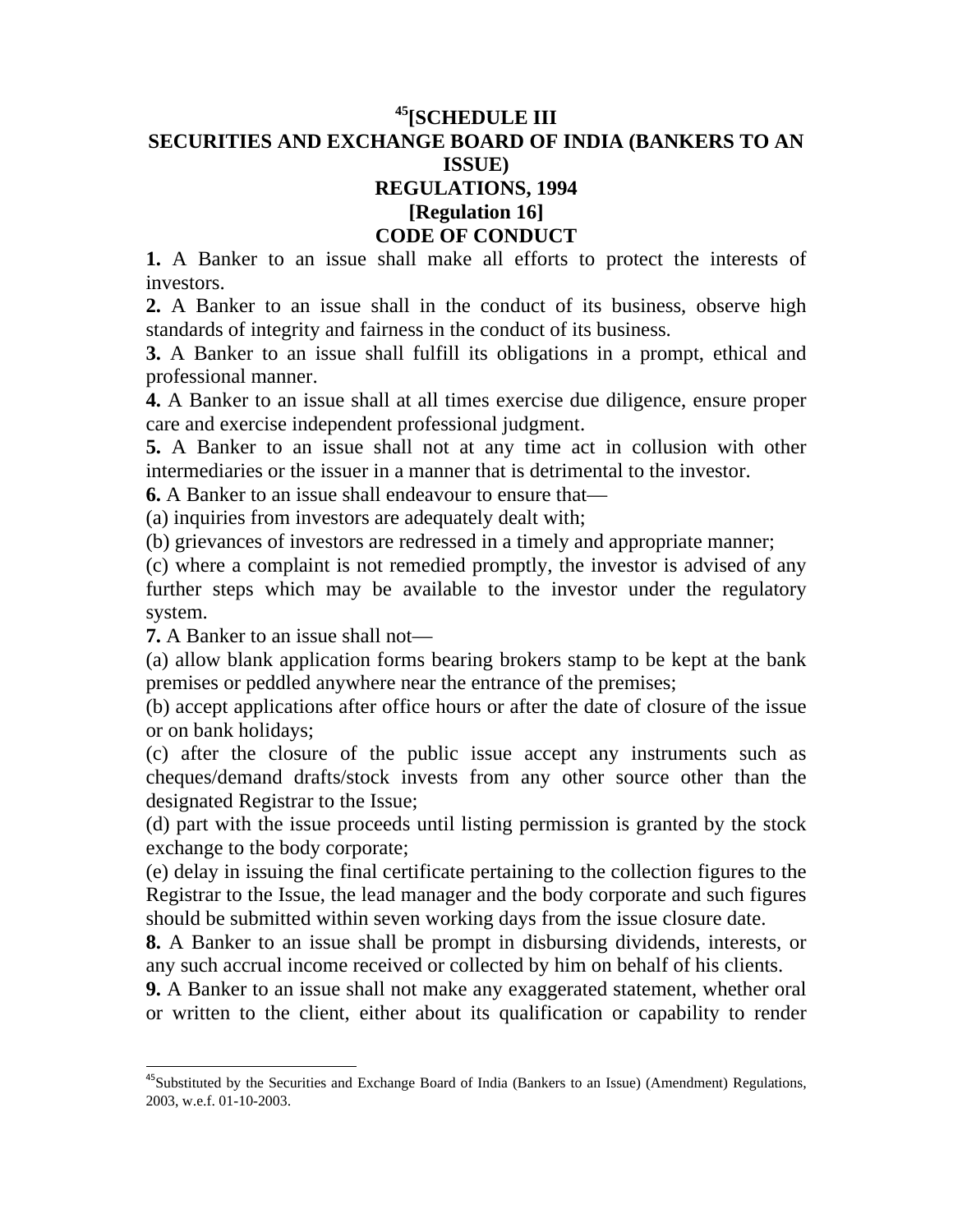certain services or its achievements in regard to services rendered to other clients.

**10.** A banker to an issue shall always endeavour to render the best possible advice to the clients having regard to the clients' needs and the environments and his own professional skill.

**11.** A Banker to an issue shall not divulge to anybody either orally or in writing, directly or indirectly, any confidential information about its clients which has come to its knowledge, without taking prior permission of its clients except where such disclosures are required to be made in compliance with any law for the time being in force.

**12.** A Banker to an issue shall avoid conflict of interest and make adequate disclosure of his interest.

**13.** A Banker to an issue shall put in place a mechanism to resolve any conflict of interest situation that may arise in the conduct of its business or where any conflict of interest arises, shall take reasonable steps to resolve the same in an equitable manner.

**14.** A Banker to an issue shall make appropriate disclosure to the client of its possible source or potential areas of conflict of duties and interest while acting as banker to an issue which would impair its ability to render fair, objective and unbiased services.

**15.** A Banker to an issue shall not indulge in any unfair competition, which is likely to harm the interests of other bankers to an issue or investors or is likely to place such other bankers to an issue in a disadvantageous position while competing for or executing any assignment.

**16.** A Banker to an issue shall not discriminate amongst its clients, save and except on ethical and commercial considerations.

**17.** A Banker to an issue shall ensure that any change in registration status/any penal action taken by Board or any material change in financials which may adversely affect the interests of clients/investors is promptly informed to the clients and any business remaining outstanding is transferred to another registered person in accordance with any instructions of the affected clients/investors.

**18.** A Banker to an issue shall maintain an appropriate level of knowledge and competency and abide by the provisions of the Act, regulations, circulars and guidelines of the Board. The banker to an issue shall also comply with the award of the Ombudsman passed under the Securities and Exchange Board of India (Ombudsman) Regulations, 2003.

**19.** A Banker to an issue shall ensure that the Board is promptly informed about any action, legal proceedings, etc., initiated against it in respect of any material breach or non-compliance by it, of any law, rules, regulations, and directions of the Board or of any other regulatory body.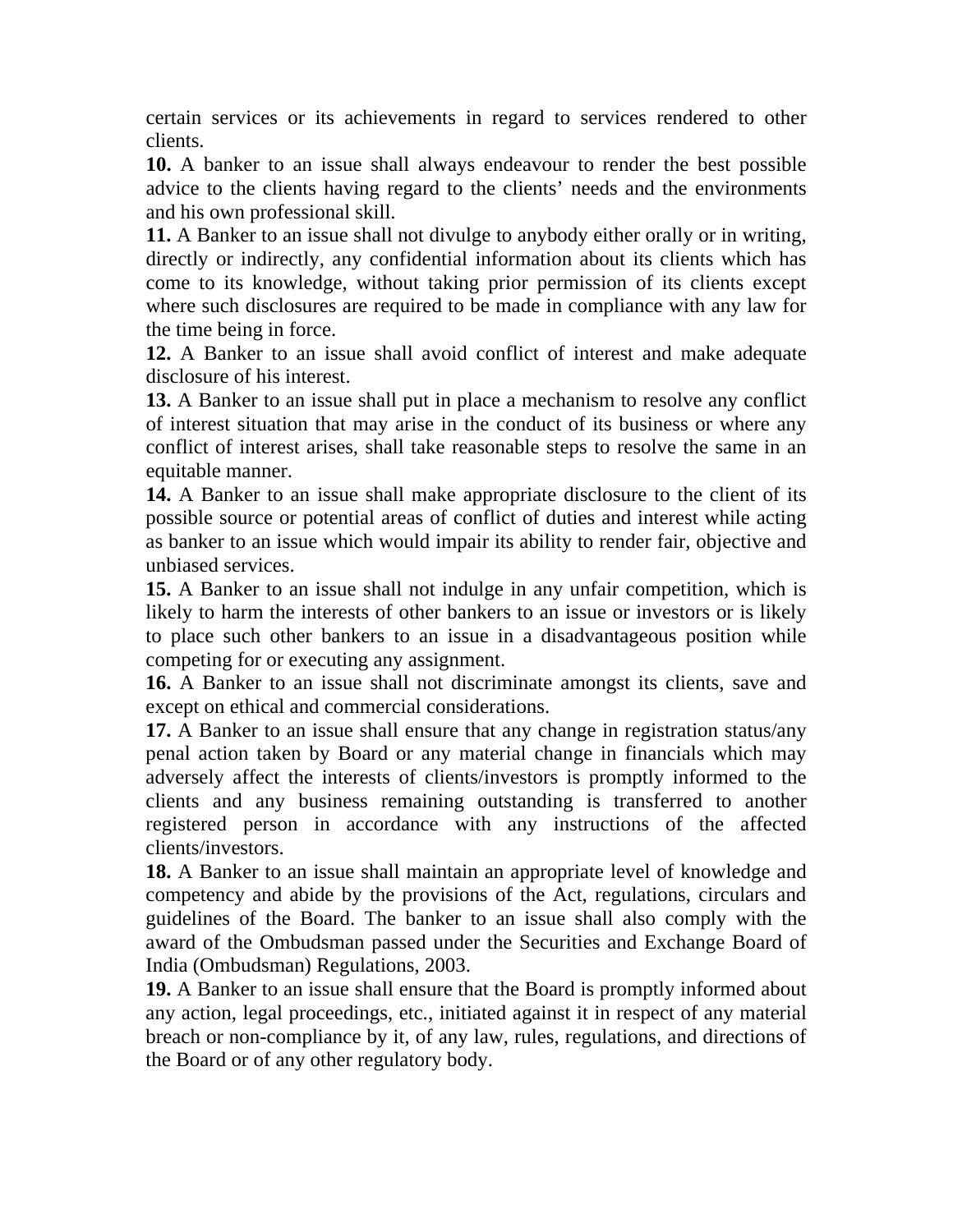**20.** A Banker to an issue shall not make any untrue statement or suppress any material fact in any documents, reports, papers or information furnished to the Board.

**21.** A Banker to an issue shall not neglect or fail or refuse to submit to the Board or other agencies with which it is registered, such books, documents, correspondence, and papers or any part thereof as may be demanded/requested from time to time.

**22.** A Banker to an issue shall abide by the provisions of such acts and rules, regulations, guidelines, resolutions, notifications, directions, circulars and instructions as may be issued from time to time by the Central Government, the Reserve Bank of India, the Indian Banks Association or the Board and as may be applicable and relevant to the activities carried on by the banker to an issue.

**23.** (a) A Banker to an issue or any of his employees shall not render, directly or indirectly, any investment advice about any security in the publicly accessible media, whether real-time or non-real-time, unless a disclosure of its interest including long or short position in the said security has been made, while rendering such advice.

(b) In case, an employee of the banker to an issue is rendering such advice, the banker to an issue shall ensure that he discloses his interest, the interest of his dependent family members and that of the employer including employer's long or short position in the said security, while rendering such advice.

**24.** A Banker to an issue or any of its directors, or employee having the management of the whole or substantially the whole of affairs of the business, shall not, either through its account or their respective accounts or through their family members, relatives or friends indulge in any insider trading.

**25.** A Banker to an issue shall have internal control procedures and financial and operational capabilities which can be reasonably expected to protect its operations, its clients, investors and other registered entities from financial loss arising from theft, fraud, and other dishonest acts, professional misconduct or omissions.

**26.** A Banker to an issue shall provide adequate freedom and powers to its compliance officer for the effective discharge of its duties.

**27.** A Banker to an issue shall develop its own internal code of conduct for governing its internal operations and laying down its standards of appropriate conduct for its employees and officers in the carrying out of their duties as a banker to an issue and as a part of the industry. Such a code may extend to the maintenance of professional excellence and standards, integrity, confidentiality, objectivity, avoidance of conflict of interests, disclosure of shareholdings and interests, etc.

**28.** A Banker to an issue shall ensure that any person it employs or appoints to conduct a business is fit and proper and otherwise qualified to act in the capacity so employed or appointed (including having relevant professional training or experience).